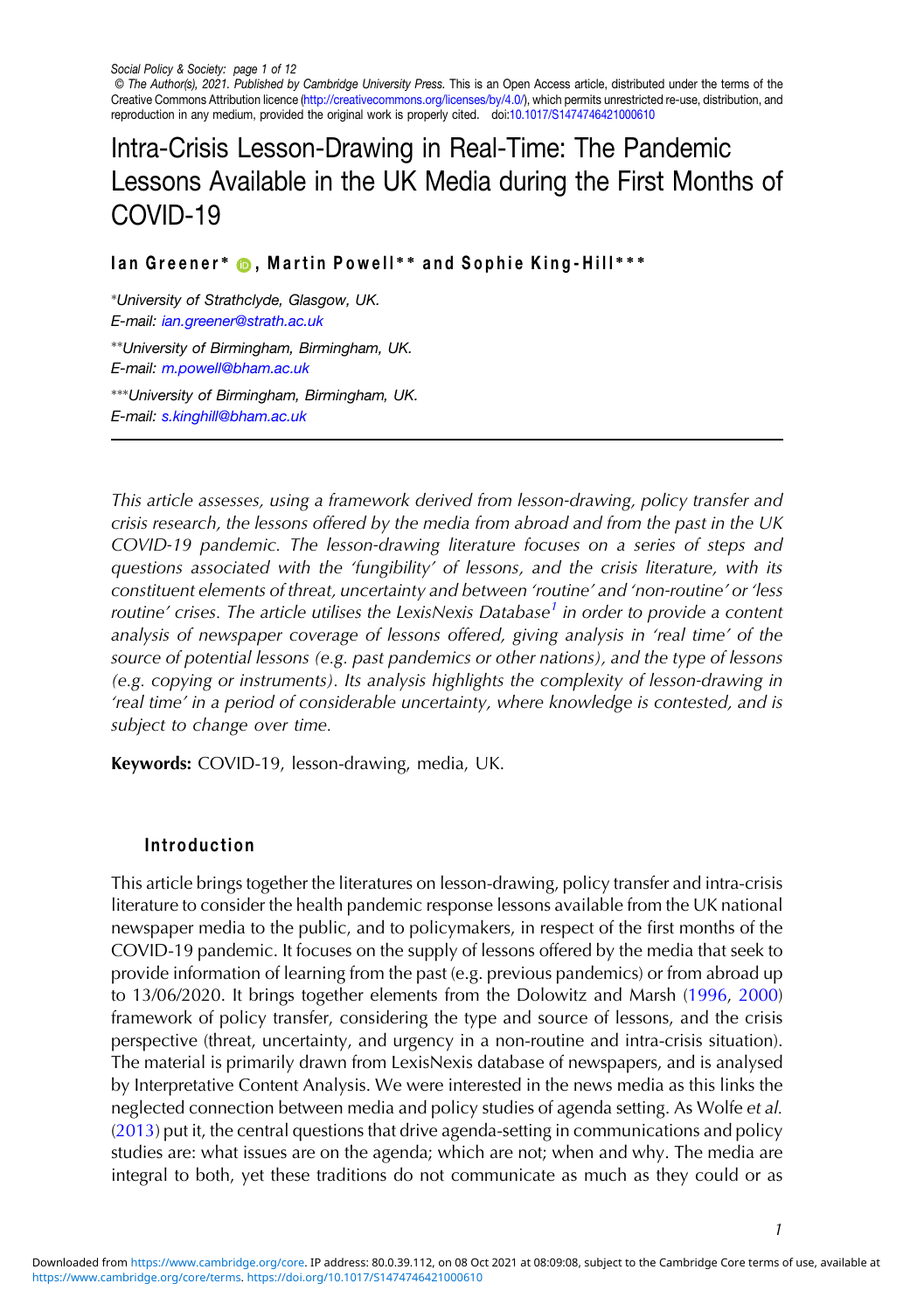much as they should. This focus complements lessons from other sources such as politics and science (Powell and King-Hill, [2020](#page-11-0); King-Hill, Greener and Powell, [2021](#page-11-0)). Our study cannot say how the media directly affects policy, but it can throw light on the content of the lessons the media were presenting to policymakers as they attempted to meet the challenges of the pandemic. In broad terms, we seek to answer the question – 'What lessons were available to policy makers from the UK media response to the first wave of the pandemic?'

The article proceeds as follows. First it derives its analytical framework, then its data source. It then moves onto its results, first in the form of an overall summary, then exploring key headings – lessons from previous pandemics, the emergence of the virus and China's response, lessons from Italy, and lessons from Germany. It then considers the lessons offered by the media coverage comparatively, before concluding by suggesting that UK policymakers may have learned the 'wrong' lessons in their pandemic response.

## The UK context

In terms of the COVID-19 crisis and the success of the policies that were implemented, the UK does not appear to have fared greatly. The UK is third in the world for deaths per capita with 1,749 deaths per million (as of  $15<sup>th</sup>$  February 2021) which totals over 116,945 deaths (JHU, [2020\)](#page-11-0). This is despite numerous policies being introduced in the form of nonpharmaceutical interventions (NPIs). The influence for these NPIs come from political, economic and scientific models and were grounded within the epidemiological models offered by Imperial College (Pawson, [2020](#page-11-0)). These have then fed into the governments Scientific Advisory Group for Emergencies (SAGE) and its sub-committees (the New and Emerging Respiratory Virus Threats Advisory Group - NERVTAG, the Scientific Pandemic Influenza Group on Modelling -SPI-M, and behavioural public policy - SPI-B) (Cairney, [2020](#page-11-0); HMG, [2020](#page-11-0)). The NPIs that have been introduced range in complexity and combine to achieve differing results, but it is fair to say that the UK government response, when compared against other countries, was late (Nickson et al., [2020](#page-11-0)) and the interventions introduced were often complex, confusing and lacking a clear strategy.

When exploring the UK approaches to COVID-19, comparisons can be made with abroad and the past. The government Action Plan (HMG, [2020](#page-11-0)) sets out the UK was well prepared for a pandemic as it had responded to diseases well in the recent past, being prepared for an influenza outbreak, with these plans appearing to 'frame' the UK government COVID-19 response, However, Asian countries, in treating COVID-19 in a similar way to SARS and MERS, both of which they had experienced, seem to have responded more appropriately.

The COVID-19 pandemic response offers policymakers the most serious challenge in a generation. What lessons were publicly available from the past, or as they emerged, from other countries? To explore this question, the article first considers what research on lesson-drawing and policy transfer offers in terms of a means of constructing a framework to answer that question.

#### Lesson drawing and policy transfer in space and time

Many major theories and frameworks in the public policy literature, including policy transfer, draw on key elements such as who learns, what they learn, and the effects of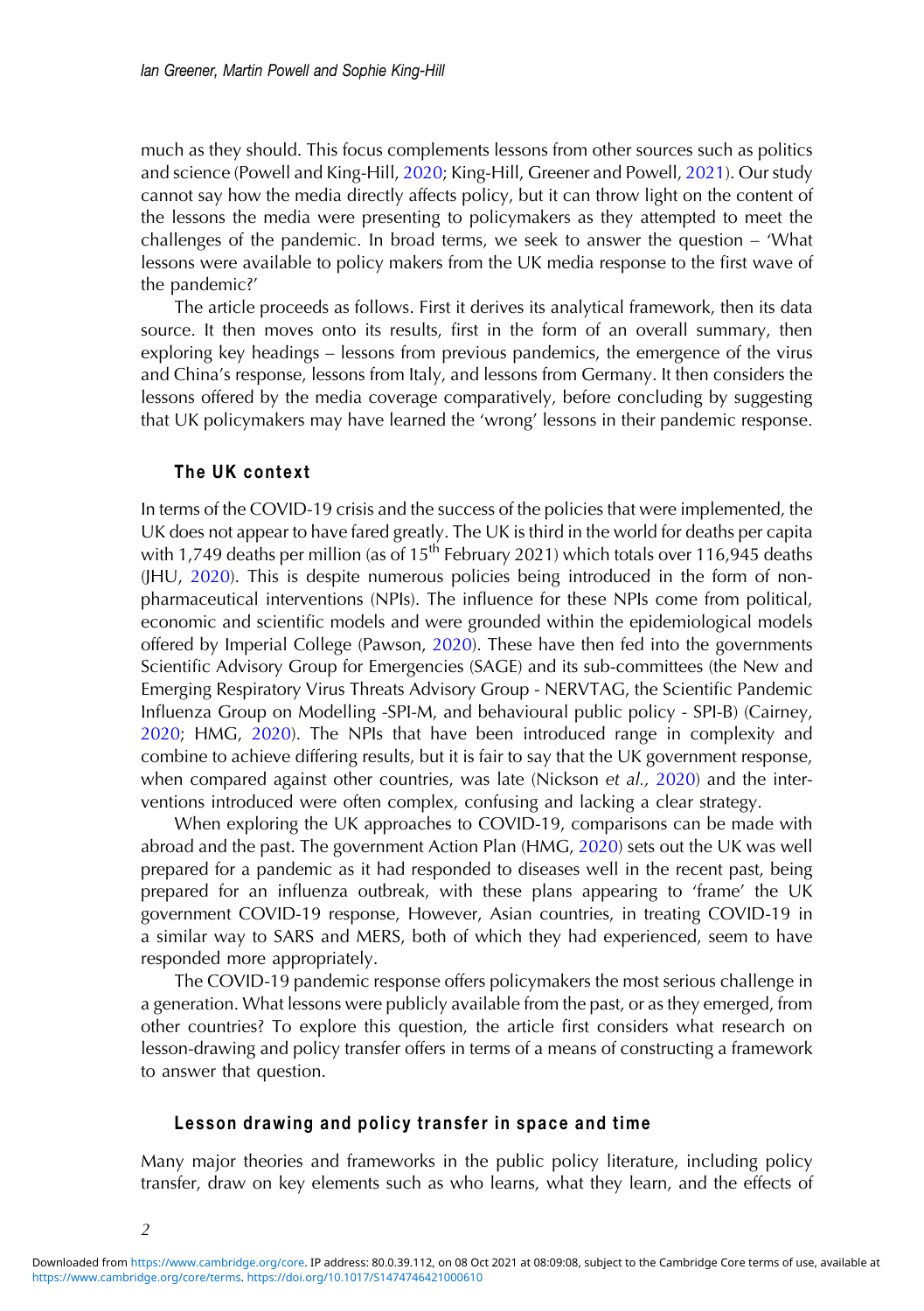learning on subsequent policies. Later reviews broadly set out similar issues, and stress the importance of Rose on lesson-drawing and Dolowitz and Marsh on policy transfer (e.g. Grin and Loeber, [2007](#page-11-0); Heikkila and Gerlak, [2013](#page-11-0); Vagionaki and Trein, [2020\)](#page-11-0).

Dolowitz and Marsh [\(1996](#page-11-0): 344) stated that 'policy transfer, emulation and lesson drawing all refer to a process in which knowledge about policies, administrative arrangements, institutions etc. in one time and/or place is used in the development of policies, administrative arrangements and institutions in another time and/or place'. Although this 'classic definition' (Hadjiisky et al., [2017](#page-11-0): 1) treats the different terms as synonymous, subsequent writers have pointed to different 'songlines' or 'pathways' (Hadjiisky et al., [2017](#page-11-0)) or 'conversations' within disciplinary perspectives (Baker and Walker, [2019\)](#page-11-0).

Both 'lesson drawing' (Rose, [1991](#page-11-0), [1993\)](#page-11-0) and policy transfer (Dolowitz and Marsh, [1996](#page-11-0), [2000\)](#page-11-0) stress that lessons can be drawn from the past and from overseas. Rose [\(1991](#page-11-0): 6) writes that 'everyone concerned with public policy unconsciously draws lessons across time and space.' As policymakers do not have time or capacity to search everywhere, they first follow the line of least resistance and start searching near at hand, or at the most proximate source in a time-space continuum. However, when a problem is unprecedented, the past cannot always offer a solution. Policymakers must then search further afield, which may include searching across space. Rose differentiates between perfect or 'total fungibility' (programmes that operate logically in a theoretical model are expected to be applicable anywhere and everywhere) and 'total blockage' (where theories grounded in history, institutions and culture make it impossible to transfer a programme from one country to another, one city to another, or even to apply past experience to the present). He stresses the probability or improbability of transfer, posing the prospective question: can a programme now operating in country X be put into effect in country Y in future?

Dolowitz and Marsh [\(1996](#page-11-0), [2000](#page-11-0)) constructed a framework for considering how policy makers engaging in 'learning' of the 'lessons' that are available to them, first suggesting a framework based around a series of questions: Who transfers policy? Why engage in policy transfer? What is transferred? Are there different degrees of transfer? From where are lessons drawn? What factors constrain policy transfer? In the further development of their framework they added an additional question in which a judgement about whether the process was judged to be a policy 'success' or 'failure' was made (Dolowitz and Marsh, [2000\)](#page-11-0).

Although the terms 'lesson-drawing' and policy transfer are often used synonymously, with Rose using the former, Dolowitz and Marsh appear to present lesson-drawing as an early stage of policy transfer (Dolowitz and Marsh, [2000,](#page-11-0) p.10) in which policymakers search for alternatives from elsewhere. This distinction is helpful, and will be incorporated into the discussion below.

## Crisis

Much of the research on lesson-drawing and policy transfer literatures is based, even though policymakers may not have realised it, on 'normal' times. However, lessondrawing in a crisis might be a very different process (e.g. Moynihan, [2008](#page-11-0), [2009\)](#page-11-0). Many commentators draw on the definition of a crisis by Rosenthal et al. [\(1989](#page-11-0): 10), with its constituent elements of threat, uncertainty, and urgency (e.g. Moynihan, [2008](#page-11-0), [2009;](#page-11-0) Boin et al., [2018\)](#page-11-0). According to Boin et al. [\(2018](#page-11-0)), crises create impossible conditions for those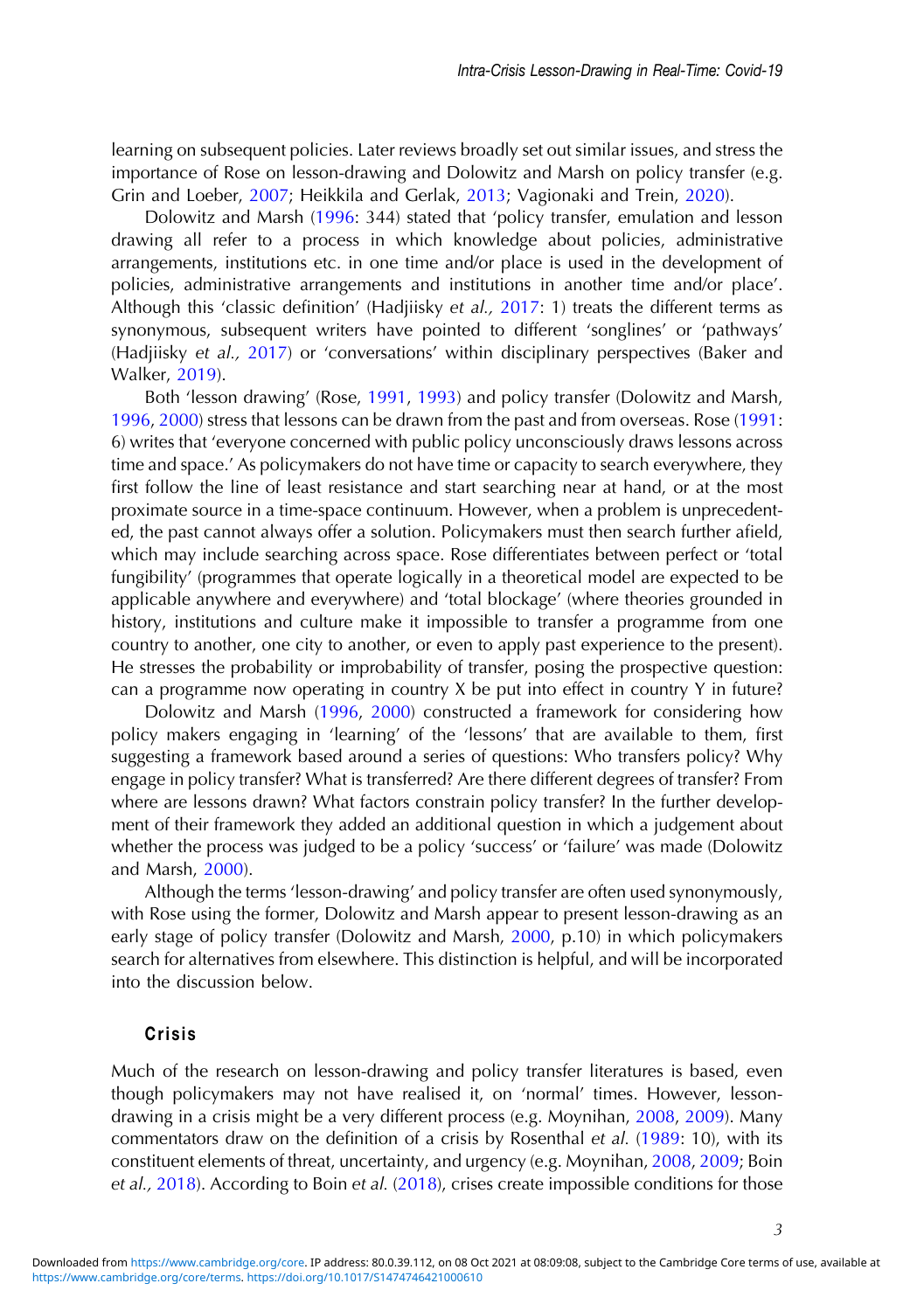who seek to manage a response operation, forcing them to make urgent decisions while essential information about causes and consequences remains unavailable, unreliable or incomplete.

It is also possible to differentiate between period across crises, and within a crisis, which can be termed 'inter-crisis' and 'intra-crisis' management (Moynihan, [2009](#page-11-0)). How policy makers lesson-draw and navigate in times of crisis is not well understood (e.g. Boin et al., [2018\)](#page-11-0), and its difficulty may also be greater (Moynihan, [2008,](#page-11-0) [2009](#page-11-0)). Brändström et al. [\(2004](#page-11-0)) consider a range of cases where decision-makers attempted to draw on lessons from the past in managing a current crisis, differentiating again between what policymakers do 'in' crises (through the use of historical comparisons or analogies during crisis decision-making) and 'from' crises (which is the extent to which crises provide opportunities for policy-oriented learning).

Moynihan ([2008,](#page-11-0) [2009\)](#page-11-0) also helpfully differentiates between 'routine' and 'nonroutine' or 'less routine' crises. During routine crises, standard procedures that seem to work well in one setting can generally be applied to another context, such as might be the case between forest fires and earthquakes. However, where policymakers find themselves in a less familiar crisis this makes non-routine tasks much more di $\mathbb{Z}$ cult to manage. It is clear, however, that COVID does not represent a routine crisis, and so we would expect to look for lessons both from aboard, during the current pandemic, and from previous ones.

#### Framework

The frameworks present in the lesson-drawing (Rose, [1991,](#page-11-0) [1993](#page-11-0)) and policy transfer perspectives (Dolowitz and Marsh, [1996](#page-11-0), [2000](#page-11-0)) have at their core an emphasis on where lessons are drawn from (the past or other nations), the content of what is transferred, and whether lessons are positive or negative. We incorporate each of these dimensions into our analysis, but also consider the additional problems of intra-crisis policy transfer with its constituent elements of threat, uncertainty, and urgency (e.g. Moynihan, [2008,](#page-11-0) [2009](#page-11-0); Boin et al., [2018\)](#page-11-0). In such circumstances, lessons must be learnt quickly in real time and based on evidence with large confidence limits and subject to change

### Empirical study

Our study focuses on the UK, which is generally regarded as a poor performer, with high infection and mortality rates, and significant economic disruption (e.g. rise in unemployment and fall in GDP per capita), despite high expenditure by government. It is generally considered that the UK failed to secure its borders, locked down late, and developed a problematic 'Test, Trace and Isolate' system. In the early period, the main problem seemed to be the lack of available tests, but throughout the period the failure to reach sufficient numbers and their contacts, slow turnaround, and failure to ensure a high number of those required to isolate have been persistent problems (see e.g. Cairney, [2020;](#page-11-0) Nickson et al., [2020\)](#page-11-0).

News articles give us a clear sense of both what factual information was available and known at different time periods, as well as which problems were regarded as being sufficiently significant to be reported, and which elements of those problems were most debated. In relation to the COVID pandemic, the data makes it possible to see a clear chronology of when the virus began to be taken seriously, and of its reported subsequent spread across different nations.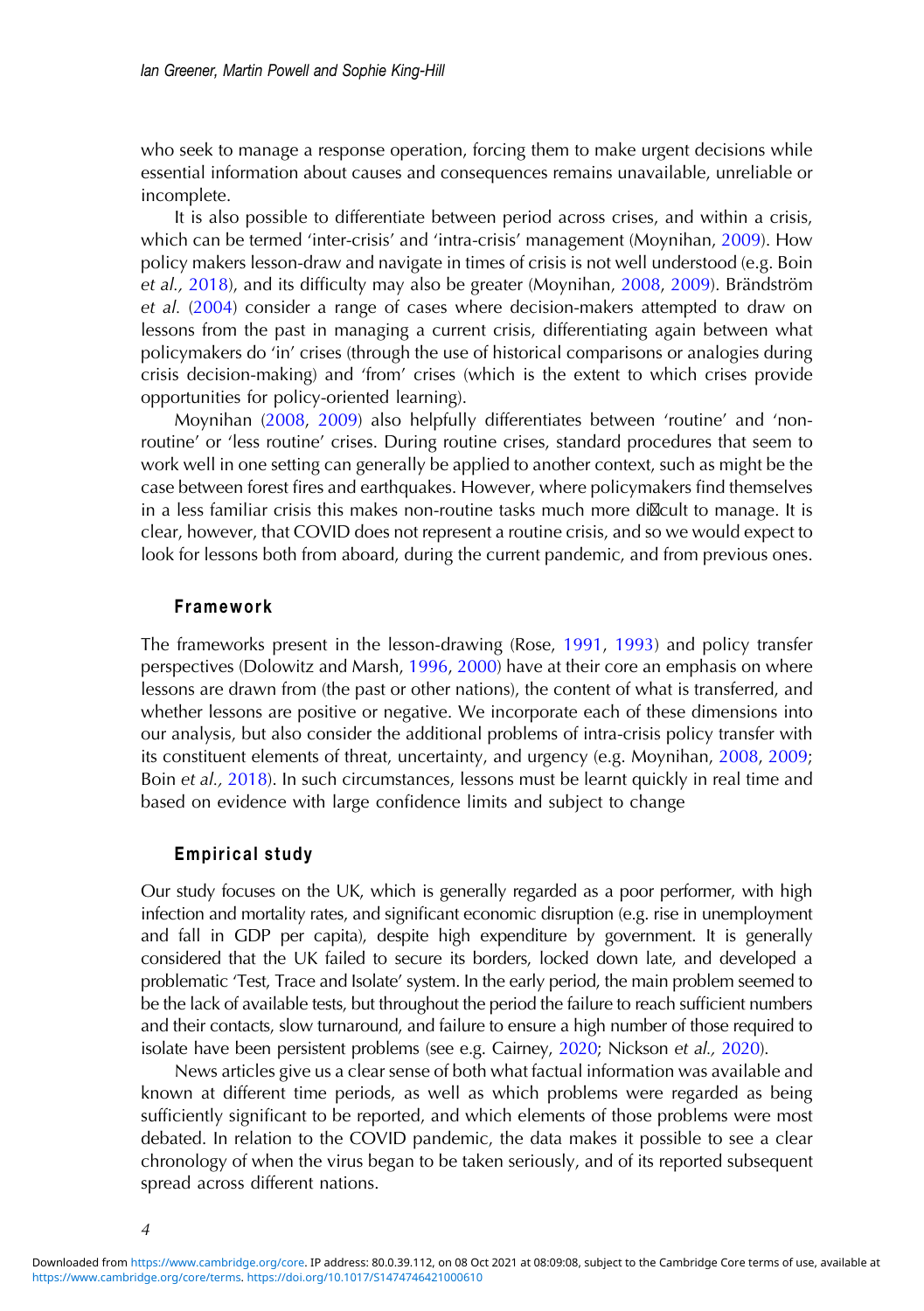To explore where and when the lessons from COVID appeared in news sources, we utilised the Nexis database, which contains published news articles from both paper and online sources from a range of national and international sources. Because COVID has appeared so widely, and so frequently, since the first news articles noting is appearance appeared in early 2020, it was necessary to restrict the search terms we used, as well as the sources we considered. Because we wanted news articles which were both concerned with COVID and which offered lessons from both the past and from other countries as their primary content, we constructed a search that looked for these elements in the headline and leading paragraphs. We then put in place exclusion terms to remove articles that were not relevant to our research goals, as a result removing discussions about detailed classroom practices in schools, and the impact of COVID on investors.

We considered UK national newspapers only as we were interested in how the UK did not appear to engage in substantial policy from the experience of other nations which the virus reached first. Restricting to national newspapers meant that the articles contained within them tended to be concerned with a more general level of politics and discussion than local newspapers tend to.

The final search terms in Nexis were 'headline (COVID OR coronavirus) AND headline (lesson\* OR learn\*) AND NOT ("schools" OR "education" OR "classroom" OR "PE" OR "investor")', restricted to UK national newspapers only. This combination generated 377 articles at the time of search on 13/06/2020. This period therefore deals with the first wave pandemic response in the UK, during which it went from observing the virus from the other side of the world, to having to put in place a societal level response to it. This period also captures the period of the initial crisis response. The main inclusion criterion was that articles had to provide, in the view of all the authors of the article (assessing independently) a clear lesson from either another nation or from the past, and resulted in a final list of fifty-four articles.

This study uses Interpretive Content Analysis (ICA) (Drisko and Maschi, [2016\)](#page-11-0). It uses a deductive approach that deals with both manifest and latent content. A deductive approach is useful if the general aim is to test a previous theory, and keywords are derived from the interest of researchers or review of literature. Manifest ICA involves analysing for the appearance of a particular word or content, while latent ICA refers to the process of interpretation of content, or discovering underlying meanings of the words or the content. In addition to key words, it drew on connotative codes, which are based not on explicit words but on the overall or symbolic meaning of phrases or passages. All three authors read and coded the articles independently, and then agreed the final codes through a process of consensus and deliberation.

## Results

The fifty-four articles that resulted from the sampling process outlined above tended to appear in the 'broadsheet' rather than the 'tabloid' press and are included in appendix one, along with the 'direction' of the lesson they offer (positive/negative). There were fourteen articles in the 'Guardian' (and one in the 'Observer'), eleven in 'The Independent', twelve in the 'Daily Express', nine in the 'Daily Telegraph', three in the 'Times' or 'Sunday Times', two in the 'Daily Mail' and two in the 'Daily Mirror'.

In terms of chronology, the first article appeared on  $23<sup>rd</sup>$  January 2020. There were two articles in January, four in February, nineteen in March, seventeen in April, ten in May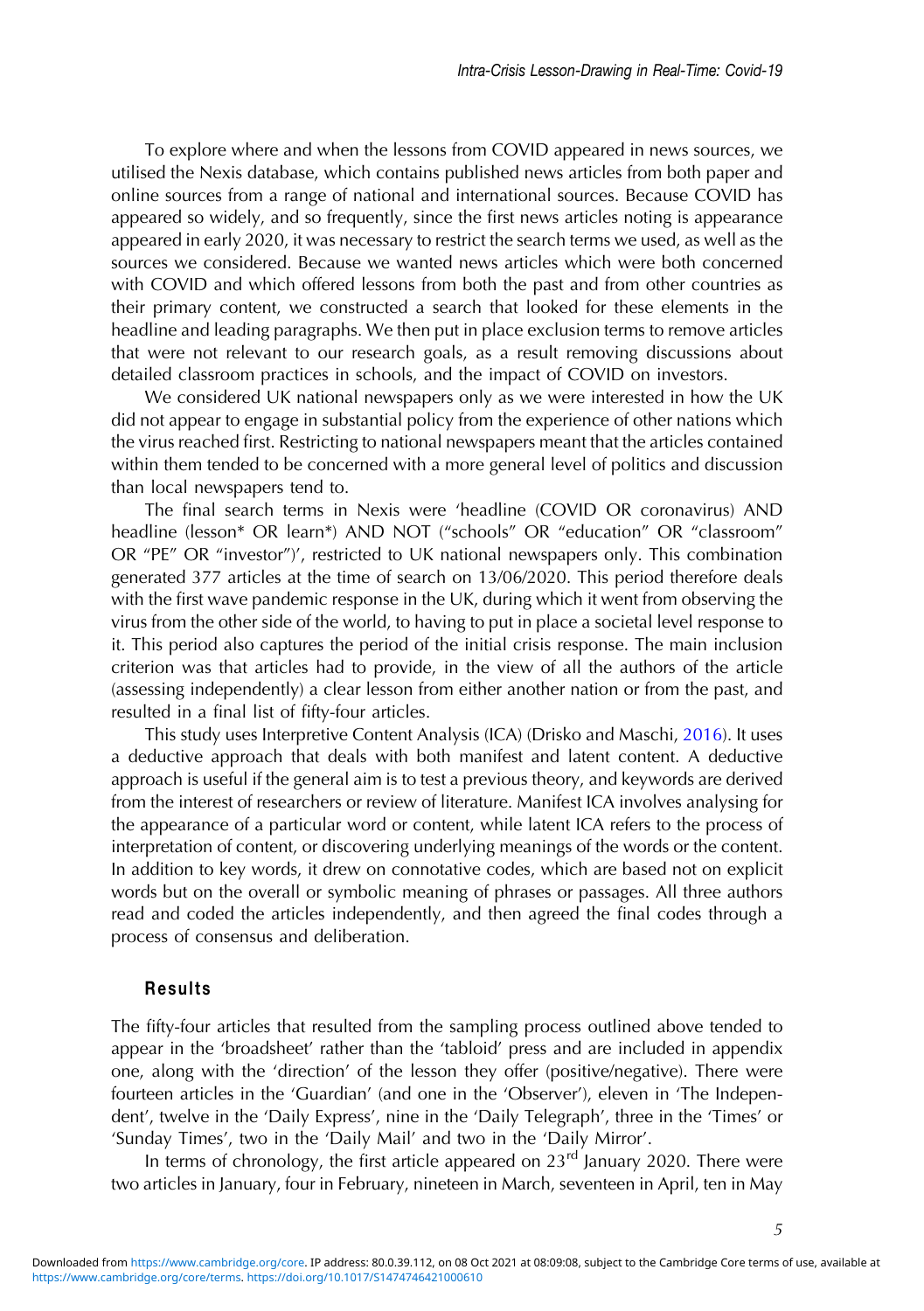and two in early June up to our search date. For the source of lessons, thirty-five articles focused on other nations; seven focused on the past; and twelve explored other nations in the past (mostly SARS). The most featured 'nations' were China (fifteen), Germany (nine), Italy (nine), Korea (six), Hong Kong (3), Singapore (three), Taiwan (three), and USA (two), and Canada, 'East Asian nations', Ecuador, India, Iran, Liberia, New Zealand, South Africa, Spain and 'West Africa' once each. The most featured historical point of comparison was SARS (eight), 'Spanish flu' (five), Ebola (two), 'plagues', the 'Great Plague' HIV, MERS and smallpox. There were many different elements of content of the lessons, but they can be broadly grouped in openness, transparency and free speech (China); speed and strength of 'lockdown' (China), test, trace and isolate (Germany, Korea), preparedness and infrastructure (mainly East Asian nations after SARS and MERS, but also Africa after Ebola), and lack of hospital beds (especially ITU beds, and lack of PPE) (Italy). Our coding agreed that the East Asian nations and Germany were broadly seen as providing positive lessons, while Italy was largely associated with negative lessons (health system, and 'open for business'). China was regarded as providing both negative (initial denial, cover-up and slow response) and positive (lockdown) lessons. The past seemed to provide more mixed messages. East Asian nations were seen as being more prepared for COVID-19 as they learned lessons from SARS or MERS. The response to 'Spanish flu' was more mixed: some cities responded with effective lockdowns, while others attempted to 'carry on' or emerged from lockdown too soon, leading to a more deadly second wave. A summary of the articles in chronological order is given in Appendix [1.](https://doi.org/10.1017/S1474746421000610)

We now turn to examine the four most-mentioned higher level topics or themes within this data, with citations of specific data. Within this section, individual articles carrying numbers are cited using the Vancouver method (to differentiate them from the academic sources), and the cited articles are listed in Appendix  $2$  – which is available online (Supplementary Materials).

### Lessons from previous pandemics

As noted above, in the early days of uncertainty about a new virus and with significant lagtime before knowing whether interventions such as lockdowns worked, the main focus was on lesson-drawing from previous pandemics, with the earliest articles comparing China's response to SARS (1–5) and COVID – which were also picked up in March (6,7). However, what was perhaps less unexpected is the extent to which stories appear throughout the period under study, even as news about COVID becomes more widely-known.

In late January and early February links to Ebola (8,9) and Zika (4) were made, with the need for the world to share in knowledge around 'infrastructure', 'virus containment', surveillance and tracking' that needed to be learned, and for the government to issue 'regular and honest updates' which it had struggled to do after early outbreaks in Worthing and Brighton.

In March, Hague (10) drew three lessons – world interdependence; the problems that authoritarian political systems had in managing crises 'honestly, openly and successfully' (with links to Iran and China being made); the consumption and trafficking of the world's endangered wildlife. These last two themes linked to the response from China especially.

By March, lessons from Italy were being drawn from its past (11), emphasising the need for quarantine, but with concerns about xenophobia emerging as a result. The general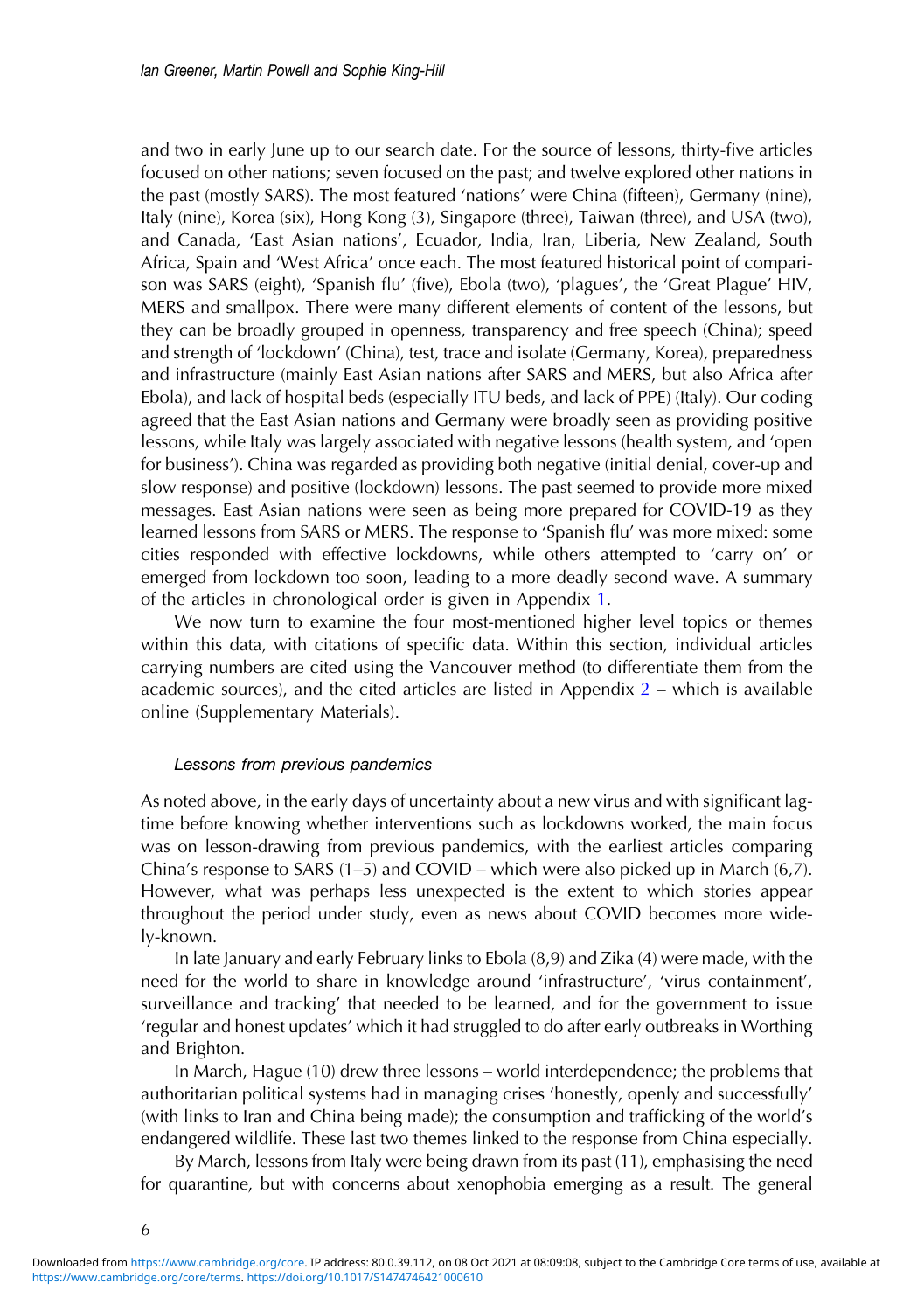lesson in other pieces was one about 'containment', which was linked in the modern age with the need for strong public health information to be given out: about the danger of 'fake news' especially via social media (12).

In March, comparisons with the 1918 Flu pandemic were made which offered lessons around the need to cover mouths, wear a mask, avoid public transport and stay at home, as well as the danger of excess mortality for people aged sixty-five and over, the need to separate the sick from the well, and for regular hygiene practices and quarantine protocols (13,14). In April a further piece with the same comparison stressed a greater investment in vaccine research, and to learn from the epidemiology from an interdisciplinary perspective, and of the dangers of breakdowns of trust in authority leading to societal breakdown (15). By the end of April a final piece presented US lessons from 1918 in terms of the need for a ban on public gatherings and compulsory face masks, social distancing, but dangers of 'crisis fatigue' and a second wave (16). Finally, in May, a piece stressed 1918 as a warning of avoiding mass deaths and 'survival of the fittest' only (17).

### The emergence of the virus and China's response

Initial coverage of China was hostile because of allegations of a 'cover-up' and lack of 'openness', but with some recognition of its swift response in terms of sequencing the DNA of the virus. The early stories (January and February) are a mix of suspicion with occasional recognition of it acting differently from its response to SARS (1–3,18).

By March China's 'model' was being presented to the world as being one it should follow (7,19,20), with Singapore, Japan and South Korea presented as examples as having done so, but with warnings that countries not engaging in 'targeted measures to improve quarantine and treatment' and 'communication and cooperation' were experiencing 'drastically worsening situations'(21). The EU was presented in this view as having acted too slowly and not treated the virus with sufficient seriousness. However, the increased tensions with the USA also appeared with President Trump referring to COVID as the 'Chinese virus'(21).

By April things were becoming more universally negative, with claims that China has been slow to disclose the scale of the 'disaster' that had happened(22). This criticism then resurfaces in June with claims from recordings at the WHO showing China had been 'slow to share early critical information' about COVID – with China resisting sharing genome sequence for more than a week – and then further stalled for another two weeks in sharing detailed information about data and cases 'at a time when the outbreak might have been dramatically slowed'(23).

By June, China felt the need to defend its handling of the pandemic, accusing critics had gone 'all out to smear and slander China' and were 'spreading a political virus'(24).

#### Lessons from Italy – a developed nation '2 weeks ahead'

Italy was the first European country to experience a widespread COVID pandemic, and so had the potential to offer other countries lessons in its handling. On  $8<sup>th</sup>$  March, Italy's policy was being discussed based around tracking, quarantine and hand-washing, but with concerns about economic consequences about limiting movement being expressed under such an 'experiment'(25). On  $12<sup>th</sup>$  March, the devastation in Italy was becoming clear with the country being compared to a 'warzone' and lessons about 'serious mistakes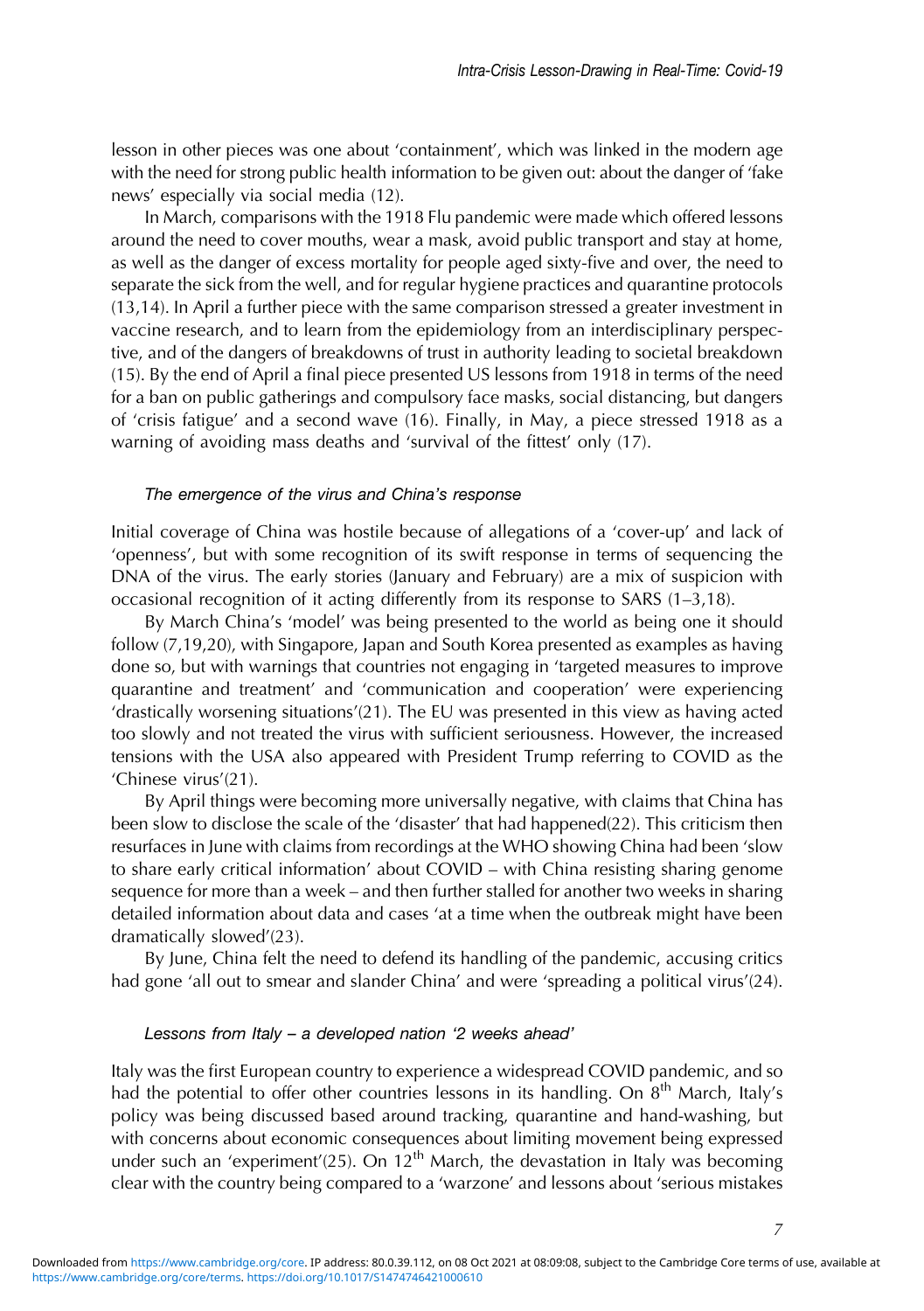in sending contradictory or irresponsible messages to the Italian population' (12). Finally, there were concerns that xenophobia to Italians might appear in the same way as Italians had begun to be xenophobic to Chinese people (12).

On 20<sup>th</sup> March there were lessons about continuing contagion despite the lockdown because of a lack of compliance with it, being based around a lack of clarity over the rules. Some 40,000 citizens had been charged with breaking quarantine rules, and non-essential businesses were being closed to 'drill home the severity of the virus even more'(26).

In the last days of March Italy was reported as being 'overwhelmed' due to the virus being in circulation before the authorities were aware of it (27). Lessons about continued use of public transport ('biological bombs'(28)) were highlighted and of not moving to lockdown quickly enough. Hospitals being especially deadly places and sources of new infections, had patients been kept at home the pandemic would have spread more slowly. There was a lack of data from inadequate testing, and clear messages being sent that the UK needed to learn urgently from that. Britain had a 'duty not to repeat Italy's errors'. A viral outbreak in Italy was linked to a Champions League game between Atalanta and Valencia with a reporter being 'patient zero' after travelling home, giving a lesson about the dangers of mass gatherings (27,29).

In May, Vo became a site of potential policy transfer learning, with the village being reported as managing to eradicate the virus through isolation and testing and tracing and social distancing. The strategy was explained in great detail (30), with the Mayor closing down bars quickly, getting local people tested, quarantining doctors and getting new clinical help. The Governor, who was familiar with infectious disease transmission, then carried out extensive testing, tracing, and found asymptomatic cases. Vo then engaged in mass swab testing and further isolations, and repeated its testing again before becoming virus-free. However, even then there was a need for continual vigilance because of the danger of one person with the virus entering the community.

#### The road not travelled – Germany

Germany's approach to COVID was presented as offering a model from which the UK could learn a great deal. These lessons are especially important because Germany appeared to interpret the events in China and Italy very differently the UK. Germany does not appear in coverage until March, where it is reporting as closing its borders with France, Austria and Switzerland, leading to concerns about the movement of medical supplies, and of the threat to the EU as a result.

By April, Germany is being reported as a success story. On  $1<sup>st</sup>$  April questions were asked in a range of newspapers about why Germany was able to put in place a significant testing programme which the UK lacked (31). On  $2^{nd}$  April the need for 'test, test, test' emphasised by the WHO was seen as being instrumental to the success of South Korea and Germany, but absent from the UK's strategy. Germany was reported as having shipped 1.4 M tests by the end of February but with the UK far behind. It was suggested that Germany's sixteen federal states, all with their own delegated responsibilities for healthcare, offered a lesson to the UK as public health was devolved in the UK, but only in terms of Treasury cuts to councils. The lesson was perhaps about 'the benefits of a social market economy with strong decentralising and socially cohesive values' (32).

UK government figures have been conspicuous in accepting Germany's better response. On 7<sup>th</sup> April Chief Medical Officer, Chris Whitty was quoted as saying 'We all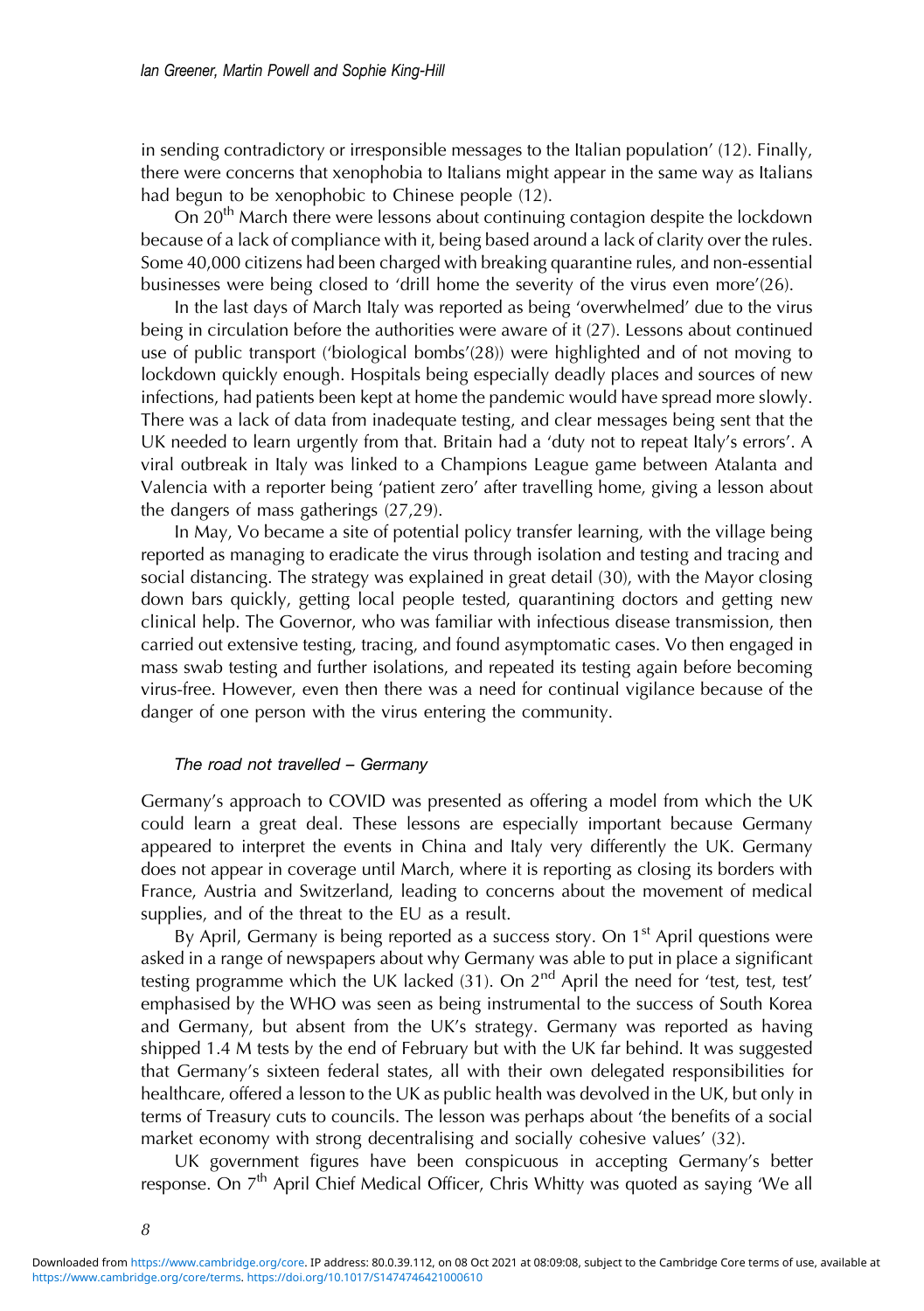know Germany got ahead in terms of its ability to do testing for the virus and there's a lot to learn from that. We have been trying to learn the lessons from that'  $(33-35)$ . On  $12<sup>th</sup>$  April a member of the government's advisory body SAGE, Sir Jeremy Farrar, praised the Germany's 'remarkable' testing capacity which had kept both hospitalisations and deaths low, as well as offering lessons around tracing and isolation from which the UK could learn (36).

Germany's success was also noted by international figures. On 13<sup>th</sup> April Dr. Nabarro of the WHO stressed the importance of isolation when symptoms were discovered and contact tracing as key lessons from Germany where these had become a 'habit' (37). On 21<sup>st</sup> May, Germany was highlighted as one of the countries (including South Korea, Hong Kong, NZ, Canada) who have fared better than UK because of testing and isolation. Since late January the German Robert Koch Institute put in place testing as 'a basic epidemiological tool necessary for the virus's containment'. The system was initially hampered by a lack of staff, but hundreds of containment staff were trained and a robust system put into operation (38).

## **Discussion**

We have examined lessons from the past and from other nations offered by the UK news media up to 13/06/2020, which provides a 'real time' commentary for the public, but also forms a key part of the context within which policy makers have to respond to the crisis. First, in terms of 'breadth' (Appendix [1\)](https://doi.org/10.1017/S1474746421000610) we found that more articles appeared in the 'broadsheet' rather than the 'tabloid' press. After the first article in late January, most articles appeared in the period of the peak of the virus in the UK in March and April. While the earliest articles focused on the past, over time more articles explored nations from other nations. The most featured historical point of comparison was SARS. The most featured nations were China, Germany, and Italy (below). However, it is interesting to point to 'the dog that did not bark' in that there was only one story on a nation such as New Zealand, which has been highly praised for its COVID-19 strategy, and no articles on nations such as Japan, Greece, Jamaica and some East European nations such as Georgia, which at the time of writing had recorded relatively low death rates. There were many different elements of content of the lessons, but they can be broadly grouped in openness, transparency and free speech (China); speed and strength of 'lockdown' (China), test, trace and isolate (Germany, Korea), preparedness and infrastructure (mainly East Asian nations after SARS and MERS), and lack of hospital beds (especially ITU beds, and lack of PPE) (Italy).

We then examined lessons from the past and from the three most mentioned nations in more depth. As noted above, in the absence of a vaccine or effective therapies, previous pandemics stressed the importance of non-pharmaceutical interventions (NPIs) such as quarantines, lockdowns, and hygiene measures such as face covering. Articles pointed to both positive and negative lessons from China. Germany was generally seen as a positive lessons, especially in its large capacity for testing. However, Italy was broadly seen as a negative lesson, in not containing the early spread of the virus (e.g. allowing football matches to go ahead), in its mixed messaging between protecting its population and protecting its economy ('open for business'), and in its hospital capacity being overwhelmed. However, there were some positive lessons such as local initiatives in places such as Vo.

Many lessons have been offered, but the extent to which they could be straightforwardly transferred to the UK less clear, as lessons from overseas are often presented in a way that seems to assume perfect fungibility (Rose, [1991](#page-11-0)) and this will be especially true during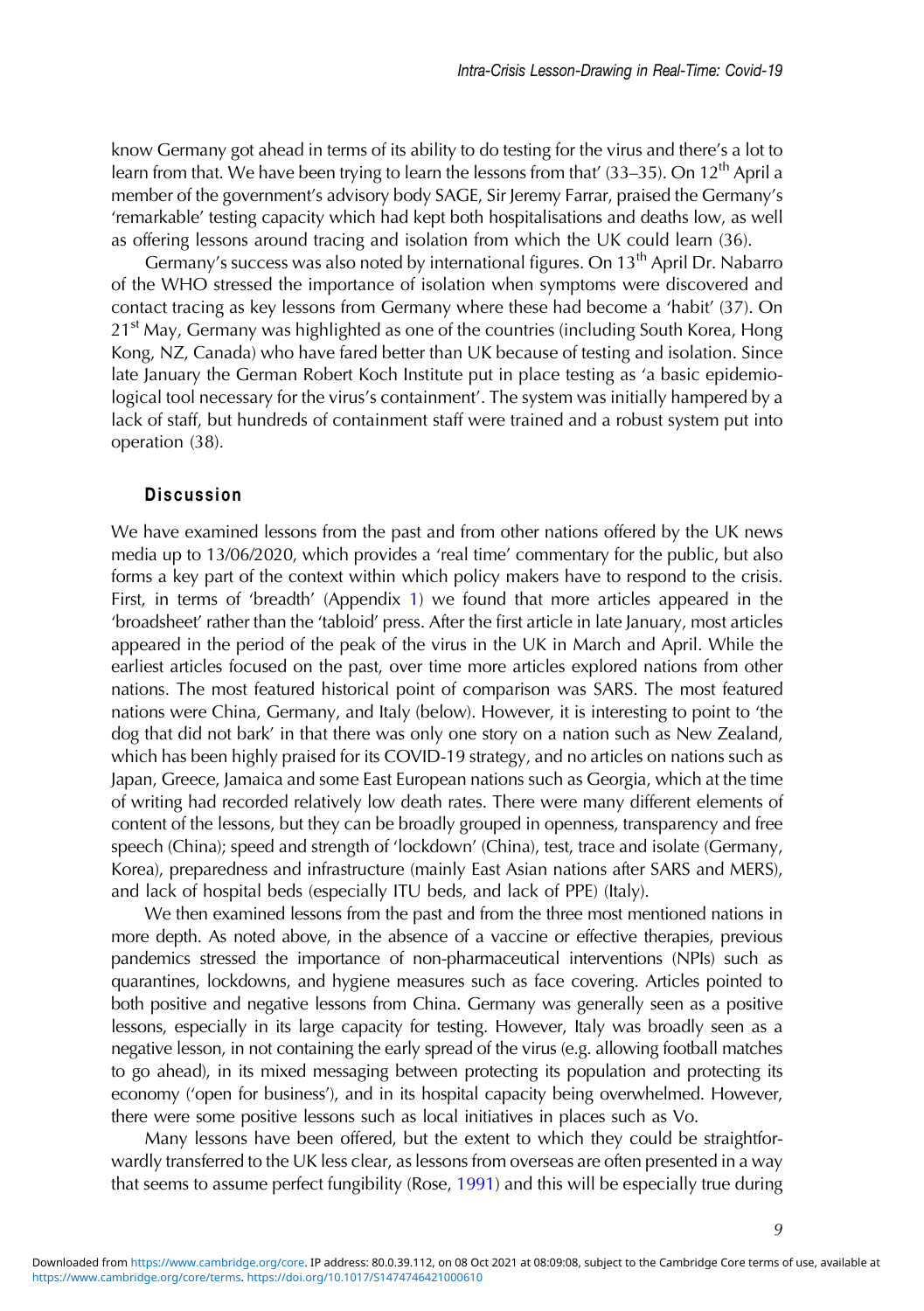an intra-crisis period, with its elements of threat, uncertainty and urgency. Even so, in Maor's ([2018](#page-11-0)) terms, the UK government appears to have consistently engaged in policy 'underreaction', with the Prime Minister underplaying the risks associated with the virus until he was forced to act in March 2020, and then repeating the pattern later in the year (Fletcher, [2021\)](#page-11-0). While accepting it is probably easier to transfer particular lessons from particular nations, the UK appears to have moved slowly, underestimating risks and overestimating the costs of rapid action. The 'hard' lockdown had been a key lesson from China, but one that nations may have been initially unwilling to transfer because it is different polity and culture (with China using armed police to impose the lockdown). However, as the situated unfolded in Italy it surely became clear that a similar situation would arrive in the UK. Some lessons can be transferred relatively straightforwardly. Similarly, as was seen in Europe, closing borders can be imposed very quickly – but even by February 2021, and with new variants of the virus appearing at home and overseas, the UK still had not systematically done this. Finally, the delay in the introduction of track-and-trace in the UK was perhaps compromised by not being willing (or able) to trace people's movement through measures such as ATM withdrawals as in Korea, but, the system that was introduced appeared plagued by technical problems and non-compliance (38).

Brändström et al. [\(2004](#page-11-0)) differentiate learning in crises (the use of historical analogies during crisis decision-making) and learning from crises (the extent to which crises provide opportunities for policy-oriented learning). It appears the extent of the threat from COVID only really started to be appreciated when the crisis appeared to move from seemingly remote China to Italy, as previous Coronaviruses such as SARS and MERS had most affected Asian nations. Urgency required rapid response, as in nations such as New Zealand and Taiwan, but this lesson appeared not to be learned in the UK. Finally, there was a high degree of uncertainty, clearly illustrated by the range of assumptions used and the huge confidence intervals placed on the mathematical models of the virus. However, perhaps more stress should have been placed on the situation developing in Italy rather than mathematical models. As the founder of the NHS, Aneurin Bevan, put it: why gaze in the crystal ball when you can read the bloody book [or newspaper article]?

## Conclusions

While acknowledging it is difficult to locate fungible lessons from the past and from abroad in crisis situations, to understand the UK's response to COVID, in terms of both the government and the media, we need to take the issue of fungibility seriously in terms of both its institutions, but also in terms of the ideas which are taken for granted by its government in 2020. We can perhaps see this most clearly by comparing the UK response to that of Germany, expressed through the media articles above.

The media's lessons about Germany appears to be around the importance of its chemistry-based infrastructure in quickly developing widespread testing, and the efficacy of its federal system are contrasted with the UK's centralised government and health service which was unable to respond as effectively. However, other politically federal states (most notably the USA) have not responded effectively to COVID, and the UK's public health system was one which was meant to be delegated to the local authority level. There are examples of UK public health offices (as in Ceredigion) acting in a similar way to those at 'Vo' by taking charge of testing, tracing and quarantine. However, these seem few and far between, and this is perhaps a sign that, although public health has been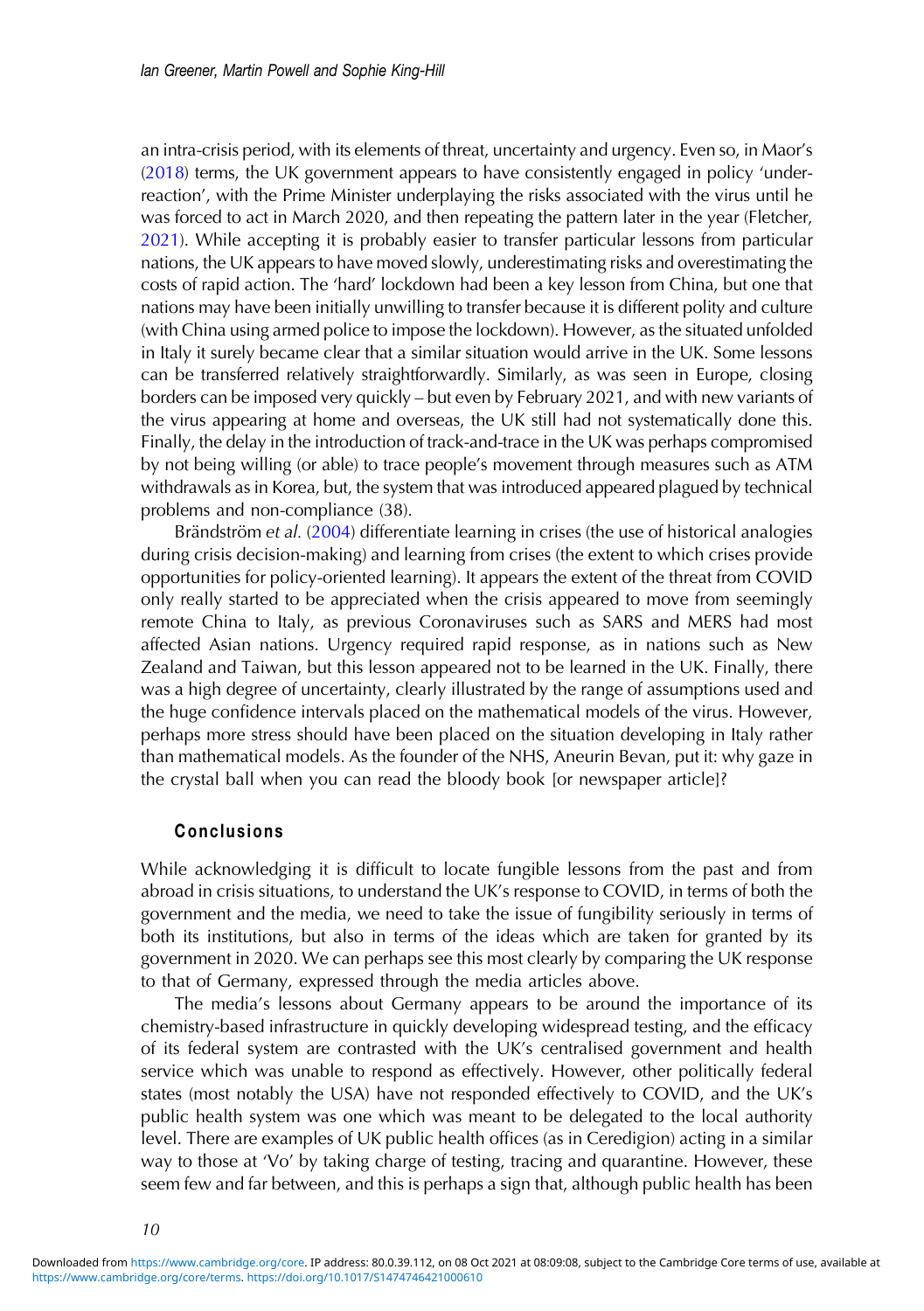<span id="page-10-0"></span>delegated to local authorities, budget cuts since 2010 have severely limited their capacity to respond to a challenge of the scale of COVID.

It may also be that the UK interpreted what was happening in Italy as requiring an NHS rather than a more general public health response. The UK quickly set up 'Nightingale' hospitals, transferring this approach as a lesson from Italy for fear that intensive care systems might be over-run. This was an understandable response, but led to some perverse outcomes.

First, it meant that insufficient attention was given in March and April to track, trace and quarantine, while Germany's system was coming fully in place. Second, although COVID was interpreted as a hospital-based challenge, this did not lead to sufficient supplies of PPE and a robust testing regime being put in place for NHS workers, let alone workers in care homes. Third, whereas Germany was closing its borders in March, the UK kept them largely open. The UK's view of itself as a travel hub and open economy may have been important here, but this decision, not fully reversed until months later, goes directly against the lessons from previous pandemics around the need to prevent the appearance of new cases. Fourth, interpreting COVID as a challenge to the NHS meant that large numbers of people were discharged from hospitals into care homes to create hospital capacity, but led to COVID infections being spread outside of hospital settings to care homes and care workers.

The evidence above suggests that the UK did not learn available lessons in terms of pandemic response with sufficient seriousness, sufficiently quickly, having regarded reports from China with suspicion, and then treating it as an NHS hospital problem rather than a wider public health one, and reinforcing a range of structural weaknesses based on ten years of reduced funding for social care within an uncoordinated public health network. The community of advice from which the government appeared to draw, including its 'SAGE' committee, seemed to lack public health expertise, putting a premium on epidemiological modelling based on very little data (Cairney, [2020\)](#page-11-0) – even as public health experts were presenting very different interpretations of events in the media (for example, 17); these public health experts appeared locked outside of the policy community, lacking agency as a result (Baker and Walker, [2019](#page-11-0), chapter one).

Germany may too have been suspicious of China, but responded quickly to the challenge of COVID, making use of its existing chemistry-based infrastructure in a coordinated way, closing its borders, and filling gaps around tracing through a proactive response to recruiting and training. Germany appears to have reaped the benefits of its federal system and the local accountability it brings to health care, while at the same time putting in place a national coordinated response to testing. The crucial point is that the lessons learned in Germany and the UK from China and Italy put them on policy trajectories which emphasised the strengths (Germany) and weaknesses (the UK) of the wider health and political systems in each country.

#### Supplementary material

To view supplementary material for this article, please visit [https://doi.org/10.1017/](https://doi.org/10.1017/S1474746421000610) [S1474746421000610](https://doi.org/10.1017/S1474746421000610).

#### Note

1 At the time of writing available at [lexisnexis.com](http://www.lexisnexis.com).